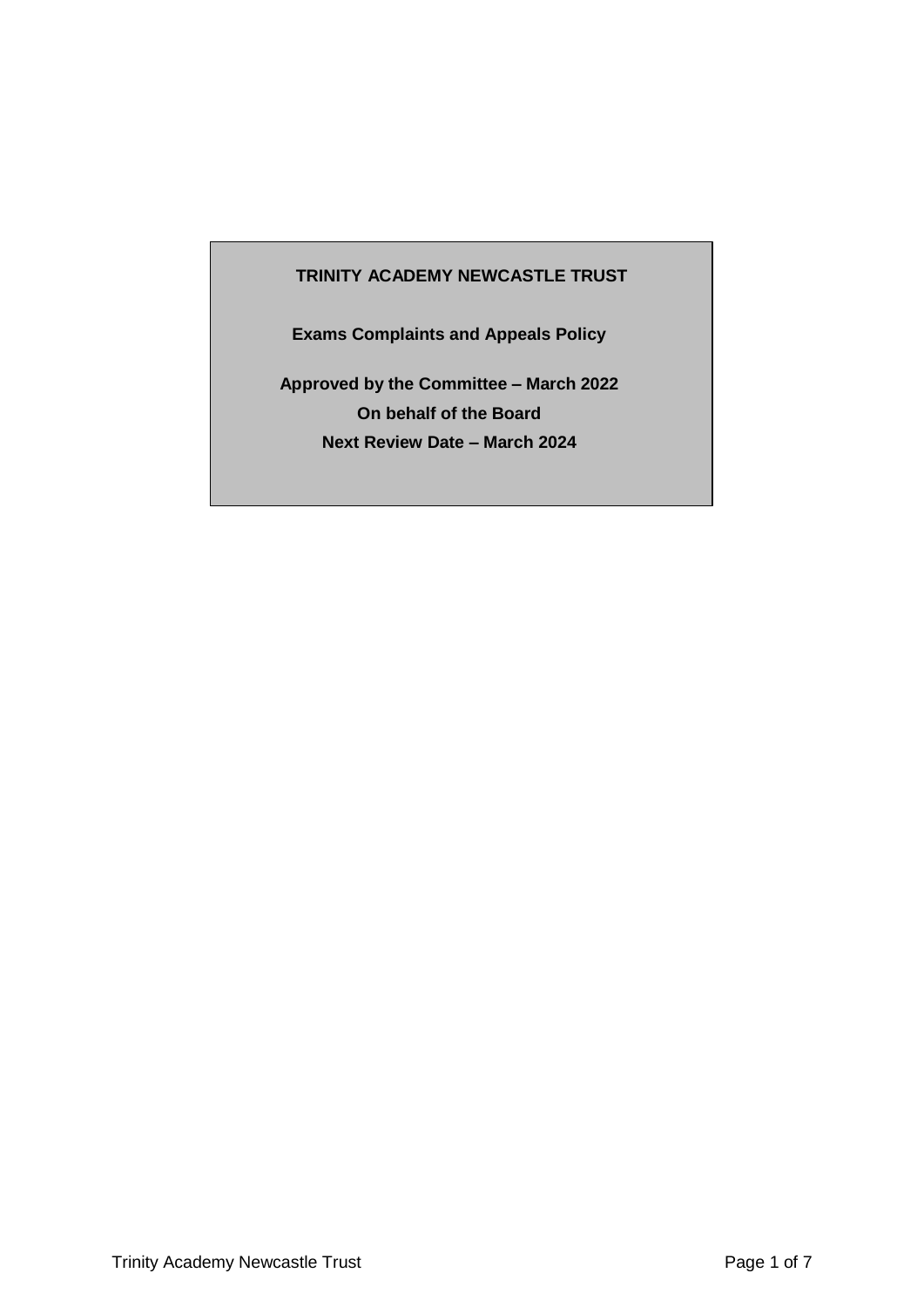This procedure is reviewed and updated regularly to ensure that the complaints and appeals in relation to examinations at Trinity Academy Newcastle Trust

(The Centre) is managed in accordance with current requirements and regulations.

Reference in this procedure to GR refers to the JCQ publication General Regulations for Approved Centres.

### **Purpose of the procedure**

The purpose of this procedure is to confirm the arrangements for complaints and appeals in relation to examinations at Trinity Academy Newcastle Trust

(The Centre) and confirms compliance with JCQ's General Regulations for Approved Centres (section 5.8) in drawing to the attention of candidates and

their parents/carers their written complaints and appeals procedure which covers general complaints regarding the centre's delivery or administration of a

qualification.

#### **Grounds for complaint**

A candidate (or his/her/parent/carer) may make a complaint on the grounds below (this is not an exhaustive list).

#### **Teaching and learning**

- Quality of teaching and learning, for example
	- o Non-subject specialist teacher without adequate training/subject matter expertise utilised on a long-term basis
	- o Teacher lacking knowledge of new specification/incorrect core content studied/taught
	- o Core content not adequately covered
	- $\circ$  Inadequate feedback for a candidate following assessment(s)
- Pre-release/advance material/set task issued by the awarding body not provided on time to an exam candidate
- The taking of an assessment, which contributes to the final grade of the qualification, not conducted according to the JCQ/awarding body instructions
- The marking of an internal assessment, which contributes to the final grade of the qualification, not undertaken according to the requirements of the awarding body (complainant should refer to the centre's *internal appeals procedure*)
- Centre fails to adhere to its *internal appeals procedure*
- Candidate not informed of his/her centre assessed marks prior to marks being submitted to the awarding body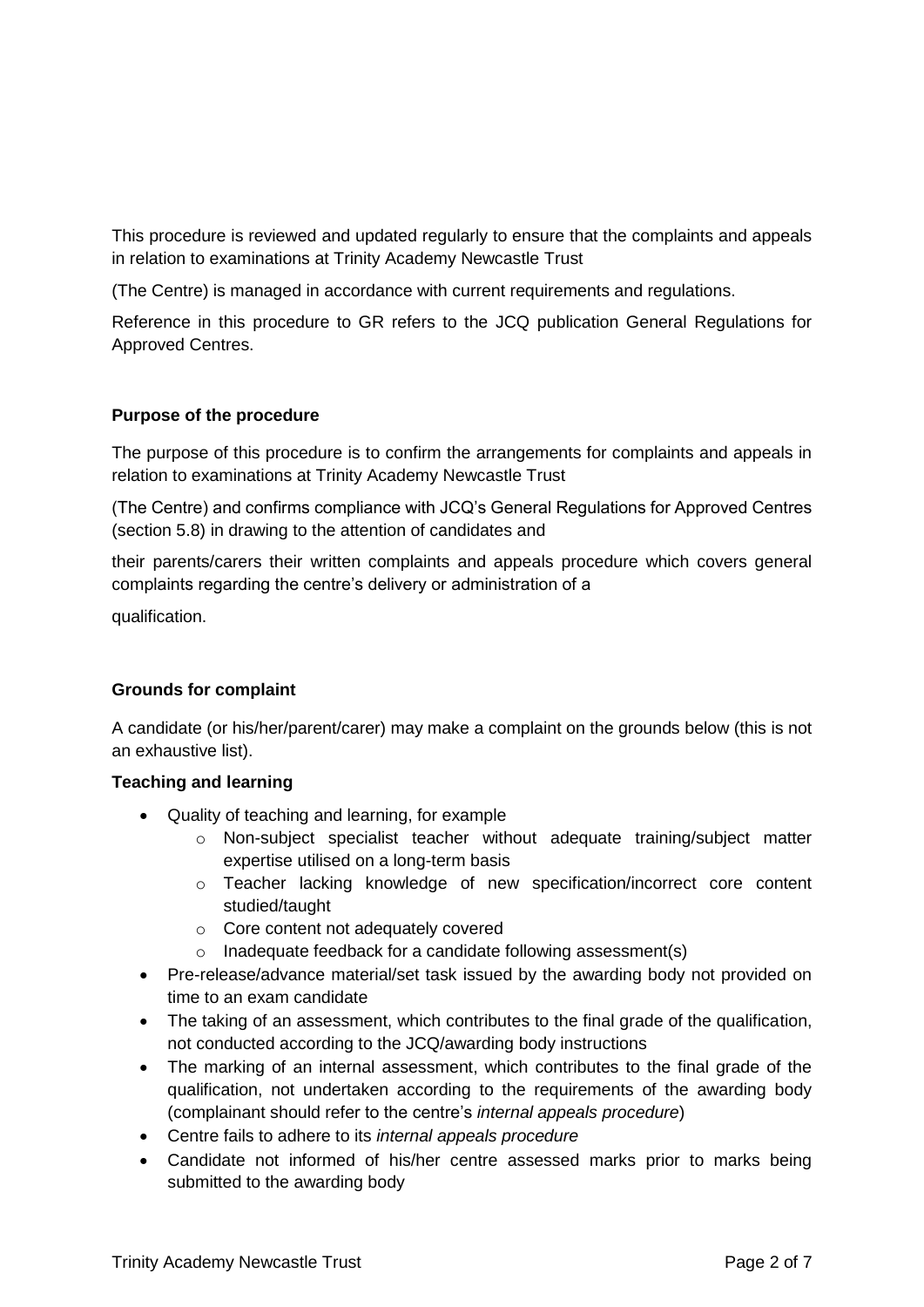- Candidate not informed of his/her centre assessed marks in sufficient time to request/appeal a review of marking prior to marks being submitted to the awarding body
- Candidate not given sufficient time to review materials to make a decision whether to request a review of centre assessed marks

#### **Access arrangements**

- Candidate not assessed by the centre's appointed assessor
- Candidate not involved in decisions made regarding his/her access arrangements
- Candidate did not consent to personal data being shared electronically (by the nonacquisition of a signed Personal data consent, Privacy Notice (AAO) and Data Protection confirmation form)
- Candidate not informed/adequately informed of the arrangements in place and the subjects or components of subjects where the arrangements would not apply
- Exam information not appropriately adapted for a disabled candidate to access it
- Adapted equipment put in place failed during exam/assessment
- Approved access arrangement(s) not put in place at the time of an exam/assessment
- Appropriate arrangements not put in place at the time of an exam/assessment as a consequence of a temporary injury or impairment

#### **Entries**

- Failure to clearly explain a decision of early entry for a qualification to candidate (or parent/carer)
- Candidate not entered/entered late (incurring a late entry fee) for a required exam/assessment
- Candidate entered for a wrong exam/assessment
- Candidate entered for a wrong tier of entry

#### **Conducting examinations**

- Failure to adequately brief candidate on examination timetable/regulations prior to examination/assessment taking place
- Room in which assessment held did not provide candidate with appropriate conditions for taking the examination
- Inadequate invigilation in examination room
- Failure to conduct the examination according to the regulations
- Online system failed during (on-screen) examination/assessment
- Disruption during the examination/assessment
- Alleged, suspected or actual malpractice incident not investigated/reported
- Failure to inform/update candidate on the outcome of a special consideration application

#### **Results and Post-results**

 Before examinations, candidate not made aware of the arrangements for post-results services and the availability of senior members of centre staff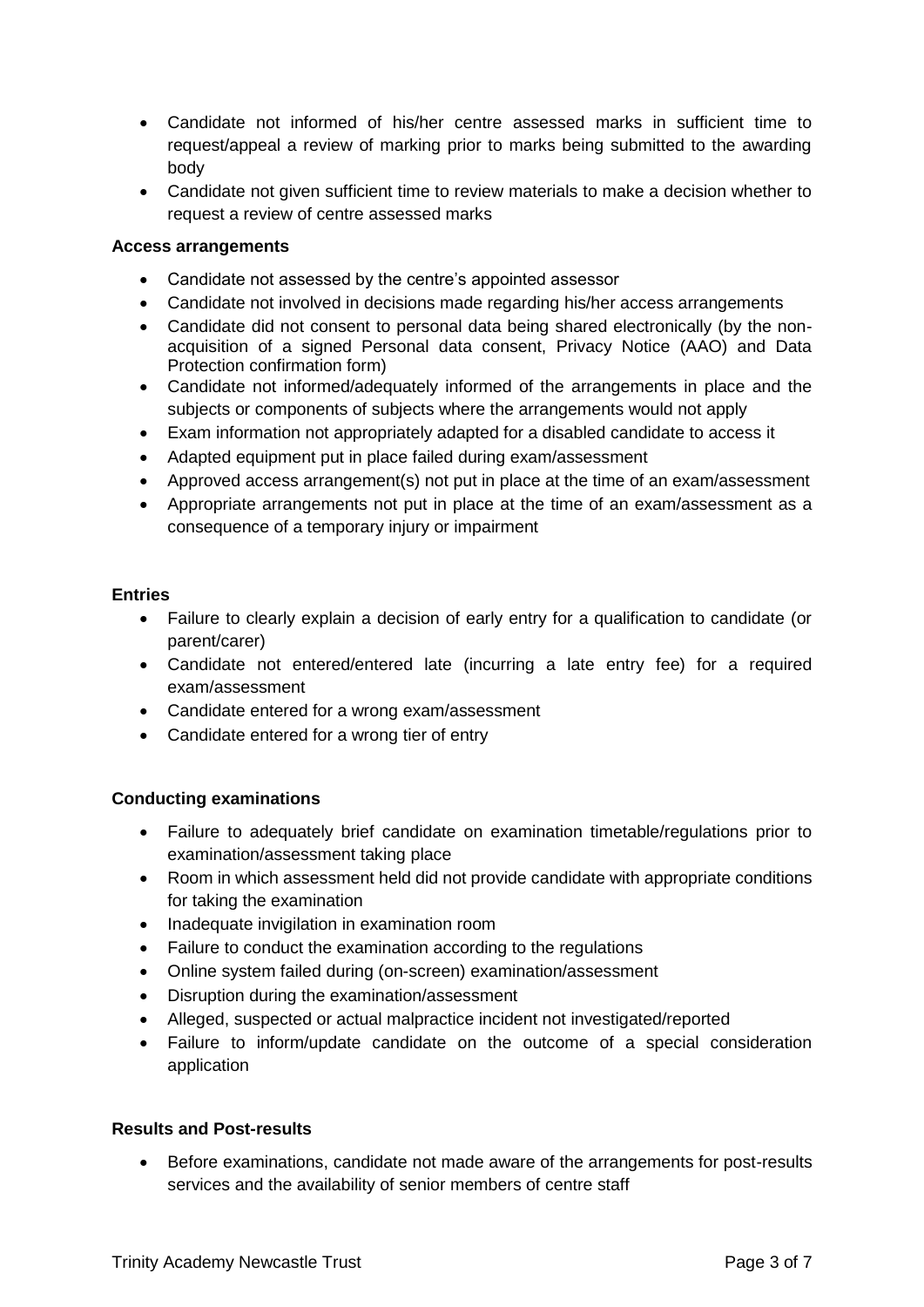- after the publication of results
- Candidate not having access to a member of senior staff after the publication of results to discuss/make a decision on the submission of a results
- review/enquiry
- Candidate request for return of work after moderation and work not available/disposed of earlier than allowed in the regulations
- Candidate (or parent/carer) unhappy with a result (complainant to refer via exams officer to awarding body post-results services)
- Candidate (or parent/carer) unhappy with a centre decision not to support a clerical recheck, a review of marking, a review of moderation or an
- appeal (complainant to refer to the centre's internal appeals procedure)
- Centre applied for the wrong post-results service/for the wrong examination paper for a candidate
- Centre missed awarding body deadline to apply for a post-results service
- Centre applied for a post-results service for a candidate without gaining required candidate consent/permission

#### **Complaints and appeals procedure**

If a candidate (or parent/carer) has a general concern or complaint about the centre's delivery or administration of a qualification, Trinity Academy Newcastle Trust (The Centre) encourages an informal resolution in the first instance. This can be undertaken by Not Applicable.

If a concern or complaint fails to be resolved informally, the candidate (or parent/carer) is then at liberty to make a formal complaint.

#### **How to make a formal complaint**

- A complaint should be submitted in writing by completing a **complaints and appeals form**.
- Forms are available from site reception.
- Completed forms should be returned to the reception.
- Forms received will be logged by the centre and acknowledged within 30 calendar days.

#### **How a formal complaint is investigated**

- 1. The head of centre will further investigate or appoint a member of the senior leadership team (who is not involved in the grounds for complaint and has no personal interest in the outcome) to investigate the complaint and report on the findings and conclusion.
- 2. The findings and conclusion will be provided to the complainant within 4 working weeks.

#### **Appeals**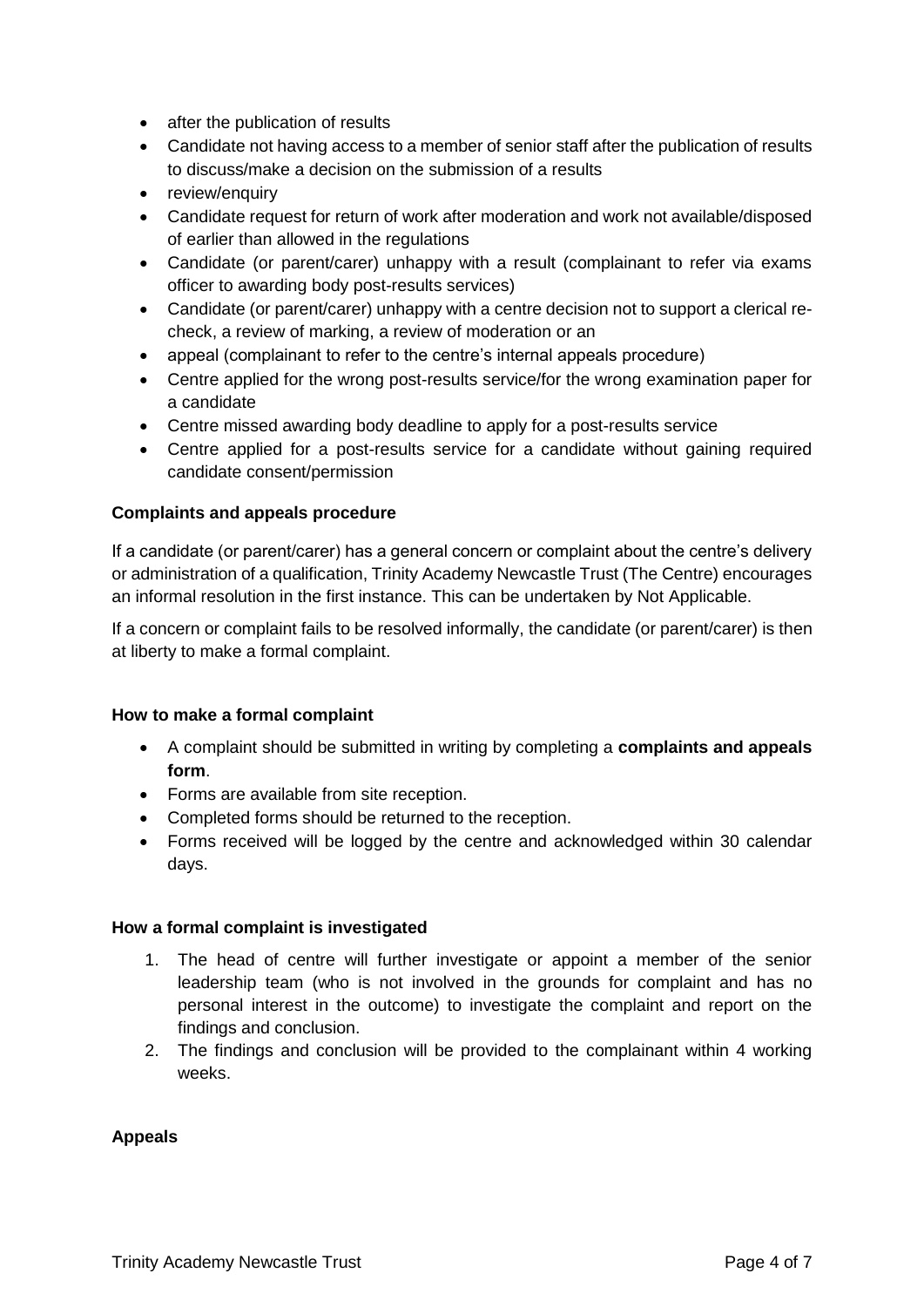Following the outcome, if the complainant remains dissatisfied and believes there are clear grounds, an appeal can be submitted.

- Any appeal must be submitted in writing by again completing a **complaints and appeals form**.
- Forms received will be logged by the centre and acknowledged within 5 working days.
- The appeal will be referred to the Chair of Governors (or a special Committee of the Governing body) for consideration.
- The Chair of Governors (or Committee) will inform the appellant of the final conclusion in due course.

## **Signed on behalf of the Board:**

P. J. Pato

**Peter Carter (Chairperson of the Board)**

**Date: March 2022**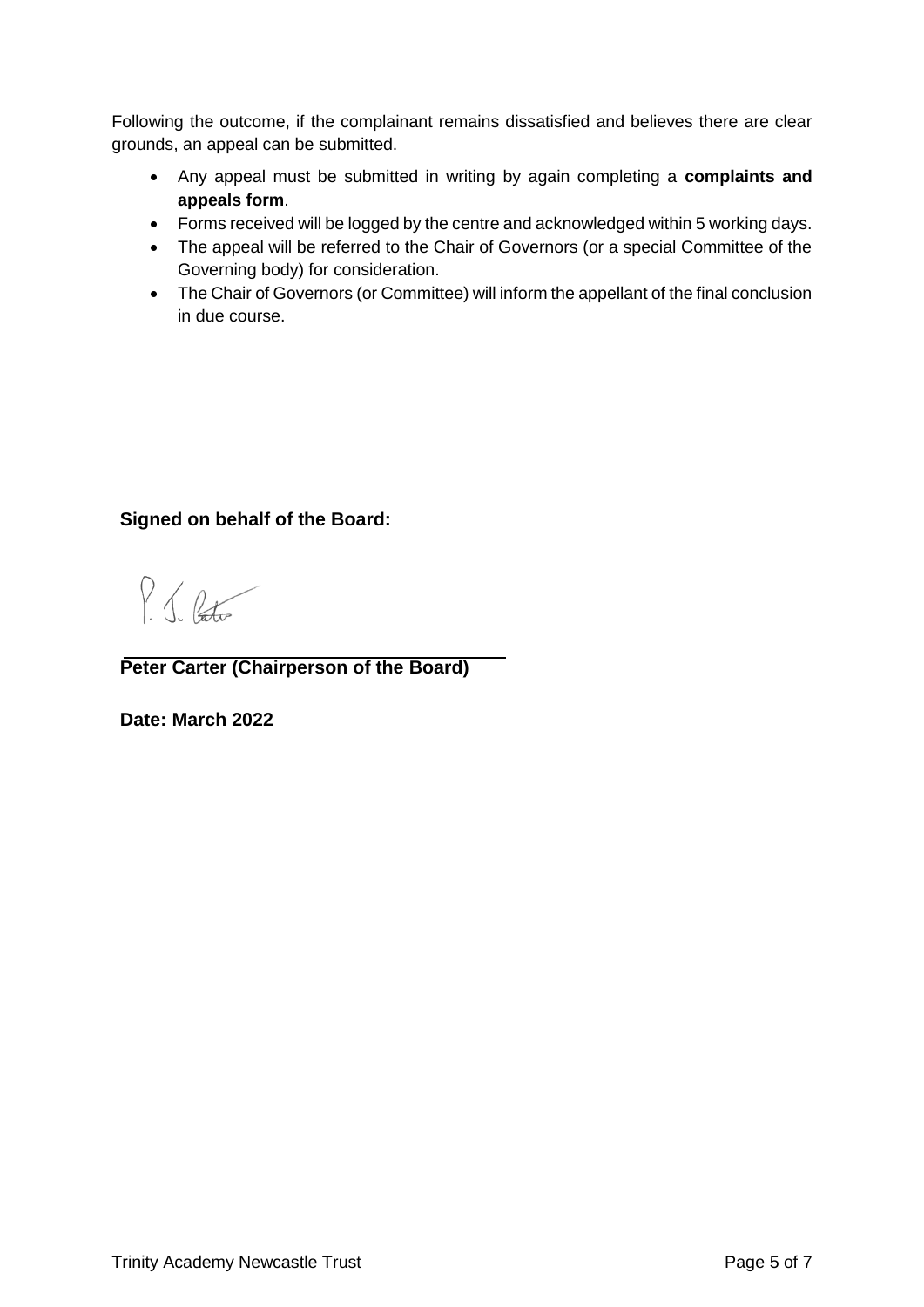# **Complaints and appeals form**

Please tick box to indicate the nature of your complaint/appeal

 $\Box$  Complaint/appeal against the centre's delivery of a qualification

 $\Box$  Complaint/appeal against the centre's administration of a qualification

| Name of complainant/appellant                                                                                                                                                                                  | name different to complainant/appellant                                                                                                 |  |  |  |  |
|----------------------------------------------------------------------------------------------------------------------------------------------------------------------------------------------------------------|-----------------------------------------------------------------------------------------------------------------------------------------|--|--|--|--|
| Candidate name if different to<br>complainant/appellant                                                                                                                                                        |                                                                                                                                         |  |  |  |  |
| Please state the grounds for your complaint/appeal below                                                                                                                                                       |                                                                                                                                         |  |  |  |  |
|                                                                                                                                                                                                                |                                                                                                                                         |  |  |  |  |
|                                                                                                                                                                                                                |                                                                                                                                         |  |  |  |  |
| If your complaint is lengthy please write as bullet points; please keep to the point and<br>include relevant detail such as dates, names etc. and provide any evidence you may have<br>to support what you say |                                                                                                                                         |  |  |  |  |
| Your appeal should identify the centre's failure to follow procedures as set out in the<br>relevant policy, and/or issues in teaching and learning which have impacted the candidate                           |                                                                                                                                         |  |  |  |  |
|                                                                                                                                                                                                                | If necessary, continue on an additional page if this form is being completed electronically<br>or overleaf if hard copy being completed |  |  |  |  |
| Detail any steps you have already taken to resolve the issue(s) and what you would<br>consider to be a good resolution to the issue(s)                                                                         |                                                                                                                                         |  |  |  |  |
|                                                                                                                                                                                                                |                                                                                                                                         |  |  |  |  |
|                                                                                                                                                                                                                |                                                                                                                                         |  |  |  |  |
| Complainant/appellant signature:<br>signature:                                                                                                                                                                 | Date of                                                                                                                                 |  |  |  |  |
|                                                                                                                                                                                                                |                                                                                                                                         |  |  |  |  |

**This form must be completed in full; an incomplete form will be returned to the complainant/appellant**

**FOR CENTRE USE ONLY**

**Date** received

No.

**Reference**